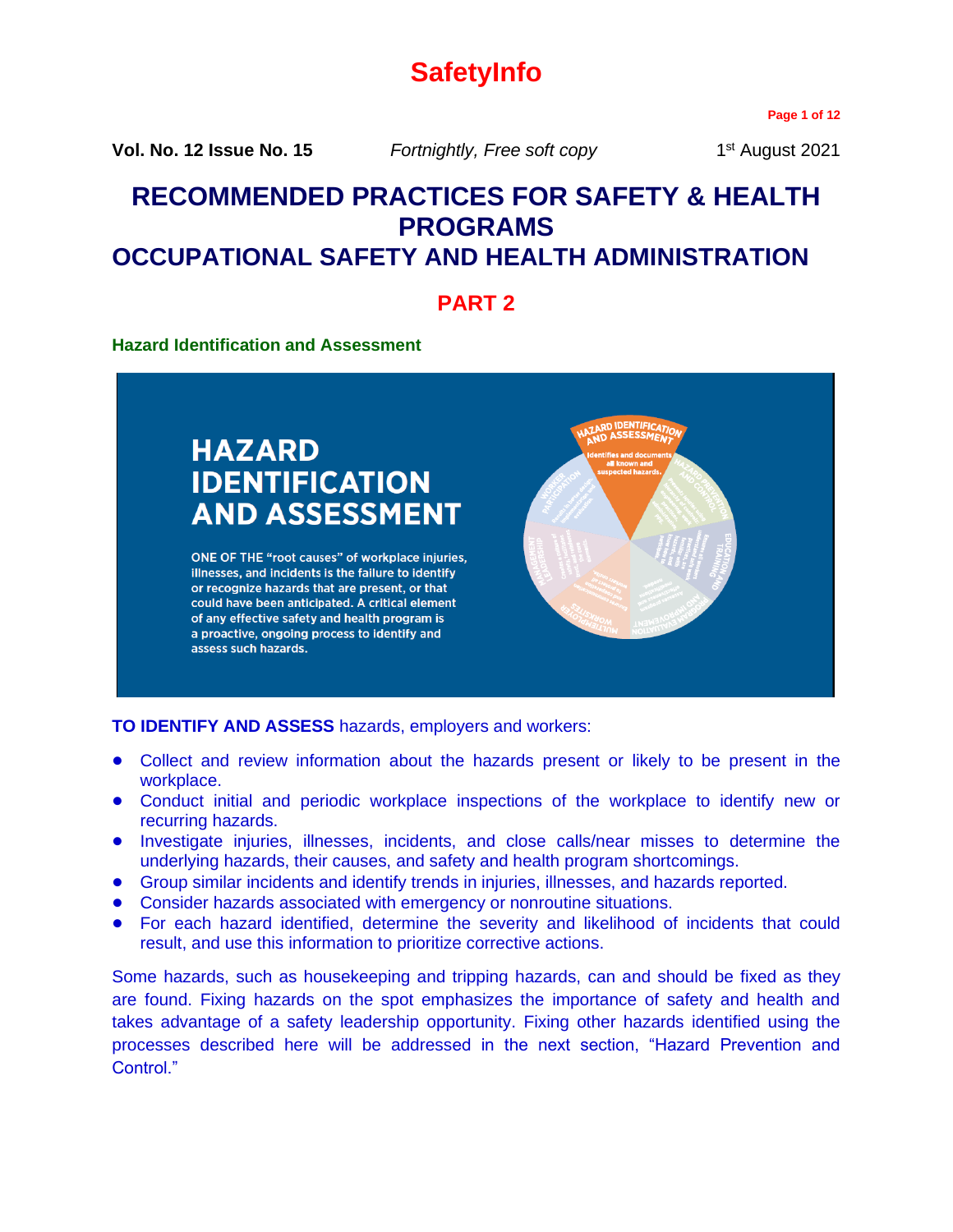# **Action item 1: Collect existing information about workplace hazards**

Information on workplace hazards may already be available to employers and workers from both internal and external sources.

#### **How to accomplish it**

- **•** Collect, organize, and review information with workers to determine what types of hazards may be present and which workers may be exposed or potentially exposed.
- **•** Information available in the workplace may include:
	- Equipment and machinery operating manuals.
	- SDSs provided by chemical manufacturers.
	- Self-inspection reports and inspection reports from insurance carriers, government agencies, and consultants.
	- Records of previous injuries and illnesses, such as OSHA 300 and 301 logs and reports of incident investigations.
	- Workers' compensation records and reports.
	- Patterns of frequently occurring injuries and illnesses.
	- Exposure monitoring results, industrial hygiene assessments, and medical records (appropriately redacted to ensure patient/worker privacy).
	- Existing safety and health programs (lockout/tagout, confined spaces, process safety management, PPE, etc.).
	- Input from workers, including surveys or minutes from safety and health committee meetings.
	- Results of job hazard analyses (JHAs, also known as job safety analyses or JSAs).
- **•** Information about hazards may be available from outside sources, such as:
	- OSHA, National Institute for Occupational Safety and Health (NIOSH), and Centers for Disease Control and Prevention (CDC) websites, publications, and alerts.
	- Trade associations.
	- Labor unions, state and local occupational safety and health committees/coalitions ("COSH groups"), and worker advocacy groups.
	- Safety and health consultants.

### **Action item 2: Inspect the workplace for safety hazards**

Hazards can be introduced over time as workstations and processes change, equipment or tools become worn, maintenance is neglected, or housekeeping practices decline. Setting aside time to regularly inspect the workplace for hazards can help identify shortcomings so that they can be addressed before an incident occurs.

- **•** Conduct regular inspections of all operations, equipment, work areas, and facilities. Have workers participate on the inspection team, and talk to them about hazards that they see or report.
- **•** Be sure to document inspections so you can later verify that hazardous conditions are corrected. Take photos or video of problem areas to facilitate later discussion and brainstorming about how to control them, and for use as learning aids.
- **•** Include all areas and activities in these inspections, such as storage and warehousing, facility and equipment maintenance, purchasing and office functions, and the activities of onsite contractors, subcontractors, and temporary employees.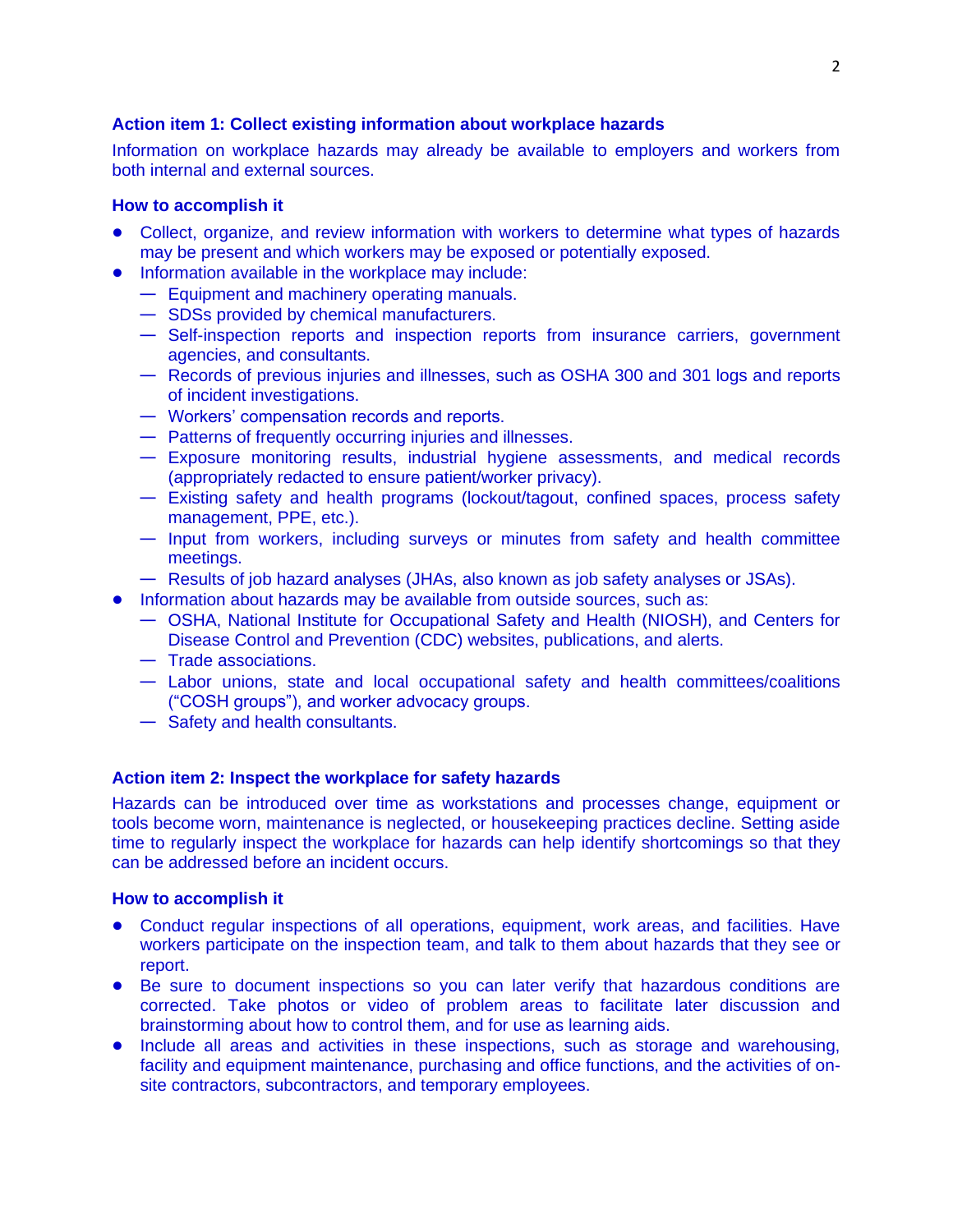- **•** Regularly inspect both plant vehicles (e.g., forklifts, powered industrial trucks) and transportation vehicles (e.g., cars, trucks).
- **•** Use checklists that highlight things to look for. Typical hazards fall into several major categories, such as those listed below; each workplace will have its own list:
	- General housekeeping
	- Slip, trip, and fall hazards
	- Electrical hazards
	- Equipment operation
	- Equipment maintenance
	- Fire protection
	- Work organization and process flow (including staffing and scheduling)
	- Work practices
	- Workplace violence
	- Ergonomic problems
	- Lack of emergency procedures
- **•** Before changing operations, workstations, or workflow; making major organizational changes; or introducing new equipment, materials, or processes, seek the input of workers and evaluate the planned changes for potential hazards and related risks.

*Note:* Many hazards can be identified using common knowledge and available tools. For example, you can easily identify and correct hazards associated with broken stair rails and frayed electrical cords. Workers can be a very useful internal resource, especially if they are trained in how to identify and assess risks.

### **Action item 3: Identify health hazards**

Identifying workers' exposure to health hazards is typically more complex than identifying physical safety hazards. For example, gases and vapors may be invisible, often have no odor, and may not have an immediately noticeable harmful health effect. Health hazards include chemical hazards (solvents, adhesives, paints, toxic dusts, etc.), physical hazards (noise, radiation, heat, etc.), biological hazards (infectious diseases), and ergonomic risk factors (heavy lifting, repetitive motions, vibration). Reviewing workers' medical records (appropriately redacted to ensure patient/worker privacy) can be useful in identifying health hazards associated with workplace exposures.

- **•** Identify *chemical hazards*—review SDSs and product labels to identify chemicals in your workplace that have low exposure limits, are highly volatile, or are used in large quantities or in unventilated spaces. Identify activities that may result in skin exposure to chemicals.
- **•** Identify *physical hazards*—identify any exposures to excessive noise (areas where you must raise your voice to be heard by others), elevated heat (indoor and outdoor), or sources of radiation (radioactive materials, X-rays, or radiofrequency radiation).
- **•** Identify *biological hazards*—determine whether workers may be exposed to sources of infectious diseases, molds, toxic or poisonous plants, or animal materials (fur or scat) capable of causing allergic reactions or occupational asthma.
- **•** Identify *ergonomic risk factors*—examine work activities that require heavy lifting, work above shoulder height, repetitive motions, or tasks with significant vibration.
- **•** Conduct quantitative exposure assessments, when possible, using air sampling or direct reading instruments.
- **•** Review medical records to identify cases of musculoskeletal injuries, skin irritation or dermatitis, hearing loss, or lung disease that may be related to workplace exposures.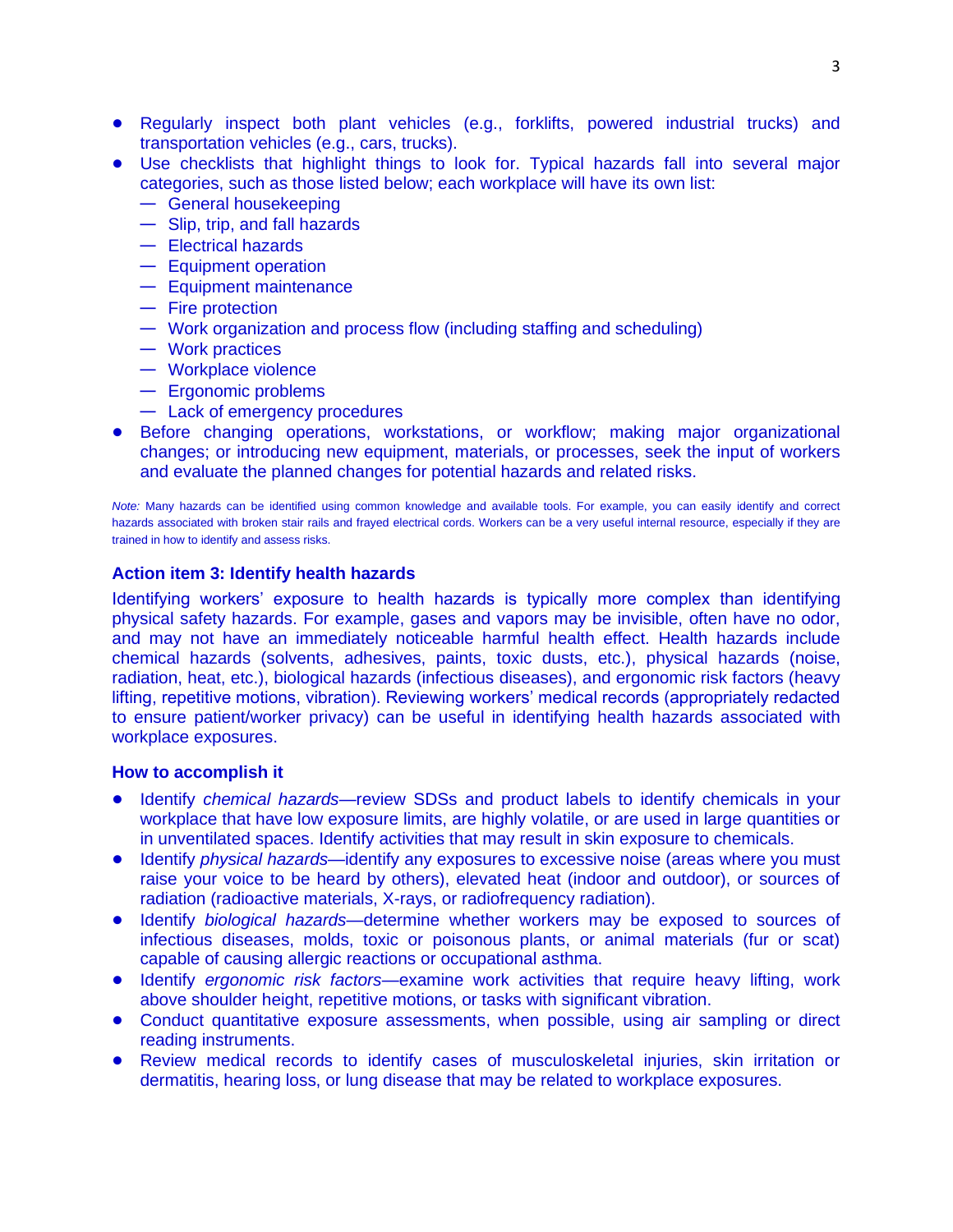*Note:* Identifying and assessing health hazards may require specialized knowledge. Small businesses can obtain free and confidential occupational safety and health advice services, including help identifying and assessing workplace hazards, through OSHA's On-site Consultation Program (se[e www.osha.gov/dcsp/smallbusiness/consult.html\).](http://www.osha.gov/dcsp/smallbusiness/consult.html)

#### **Action item 4: Conduct incident investigations**

Workplace incidents—including injuries, illnesses, close calls/near misses, and reports of other concerns—provide a clear indication of where hazards exist. By thoroughly investigating incidents and reports, you will identify hazards that are likely to cause future harm. The purpose of an investigation must always be to identify the root causes (and there is often more than one) of the incident or concern, in order to prevent future occurrences.

#### **How to accomplish it**

- **•** Develop a clear plan and procedure for conducting incident investigations, so that an investigation can begin immediately when an incident occurs. The plan should cover items such as:
	- Who will be involved
	- Lines of communication
	- Materials, equipment, and supplies needed
	- Reporting forms and templates
- **•** Train investigative teams on incident investigation techniques, emphasizing objectivity and open-mindedness throughout the investigation process.
- **•** Conduct investigations with a trained team that includes representatives of both management and workers.
- **•** Investigate close calls/near misses.
- **•** Identify and analyze root causes to address underlying program shortcomings that allowed the incidents to happen.
- **•** Communicate the results of the investigation to managers, supervisors, and workers to prevent recurrence.

*Note:* OSHA has special reporting requirements for work-related incidents that lead to serious injury or a fatality (29 CFR 1904.39). OSHA must be notified within 8 hours of a work-related fatality, and within 24 hours of an amputation, loss of an eye, or inpatient hospitalization.

*Note:* Effective incident investigations do not stop at identifying a single factor that triggered an incident. They ask the questions "Why?" and "What led to the failure?" For example, if a piece of equipment fails, a good investigation asks: "Why did it fail?" "Was it maintained properly?" "Was it beyond its service life?" and "How could this failure have been prevented?" Similarly, a good incident investigation does not stop when it concludes that a worker made an error. It asks such questions as: "Was the worker provided with appropriate tools and time to do the work?" "Was the worker adequately trained?" and "Was the worker properly supervised?"

#### **Action item 5: Identify hazards associated with emergency and nonroutine situations**

Emergencies present hazards that need to be recognized and understood. Nonroutine or infrequent tasks, including maintenance and startup/shutdown activities, also present potential hazards. Plans and procedures need to be developed for responding appropriately and safely to hazards associated with foreseeable emergency scenarios and nonroutine situations.

- **•** Identify foreseeable emergency scenarios and nonroutine tasks, taking into account the types of material and equipment in use and the location within the facility. Scenarios such as the following may be foreseeable:
	- Fires and explosions
	- Chemical releases
	- Hazardous material spills
	- Startups after planned or unplanned equipment shutdowns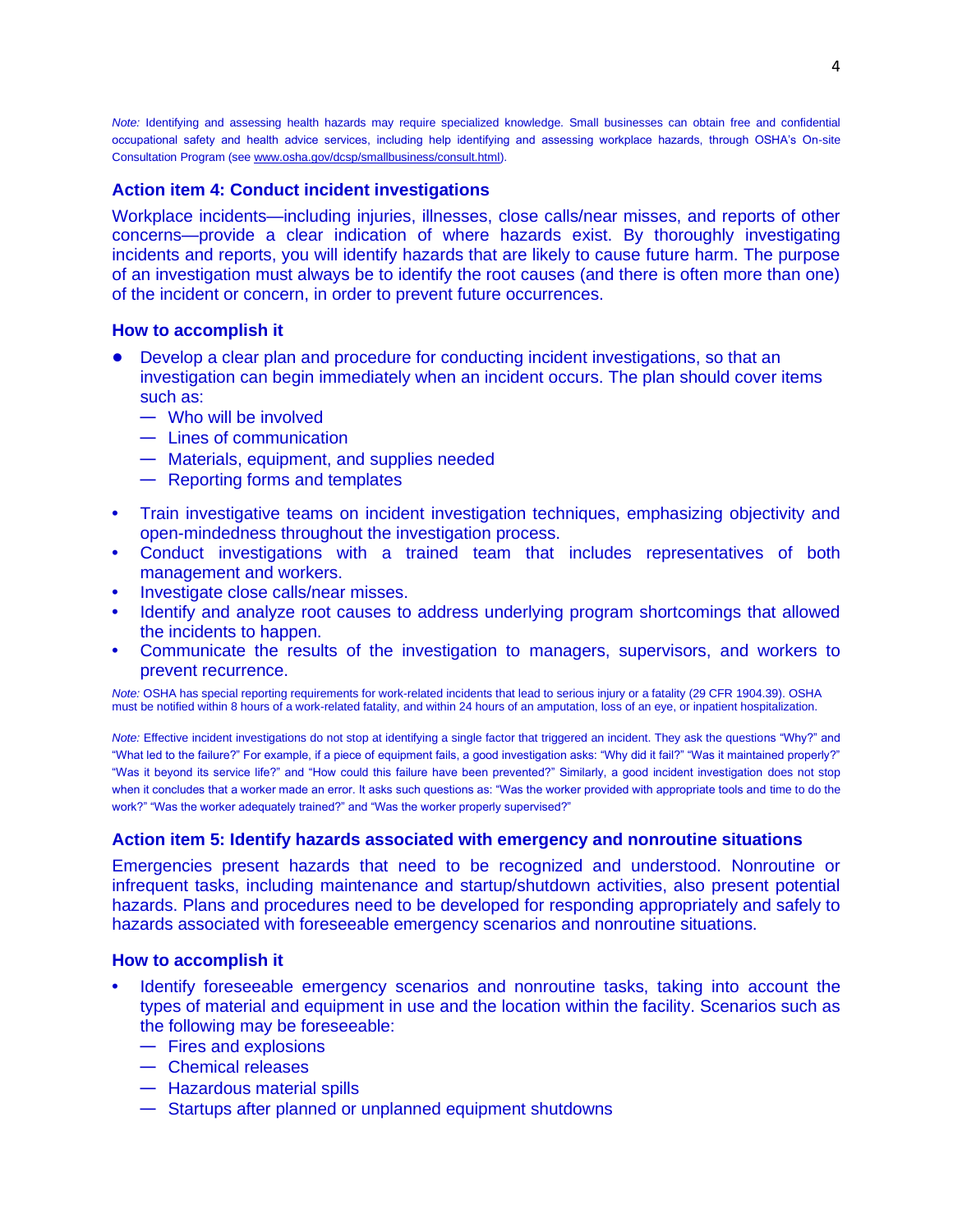- Nonroutine tasks, such as infrequently performed maintenance activities
- Structural collapse
- Disease outbreaks
- Weather emergencies and natural disasters
- Medical emergencies
- Workplace violence

# **Action item 6: Characterize the nature of identified hazards, identify interim control measures, and prioritize the hazards for control**

The next step is to assess and understand the hazards identified and the types of incidents that could result from worker exposure to those hazards. This information can be used to develop interim controls and to prioritize hazards for permanent control (see "Hazard Prevention and Control").

#### **How to accomplish it**

- **•** Evaluate each hazard by considering the severity of potential outcomes, the likelihood that an event or exposure will occur, and the number of workers who might be exposed.
- **•** Use interim control measures to protect workers until more permanent solutions can be implemented.
- **•** Prioritize the hazards so that those presenting the greatest risk are addressed first. Note, however, that employers have an ongoing obligation to control all serious recognized hazards and to protect workers.

*Note:* "Risk" is the product of hazard and exposure. Thus, risk can be reduced by controlling or eliminating the hazard, or by reducing workers' exposure to hazards. An assessment of risk helps employers understand hazards in the context of their own workplace, and prioritize hazards for permanent control.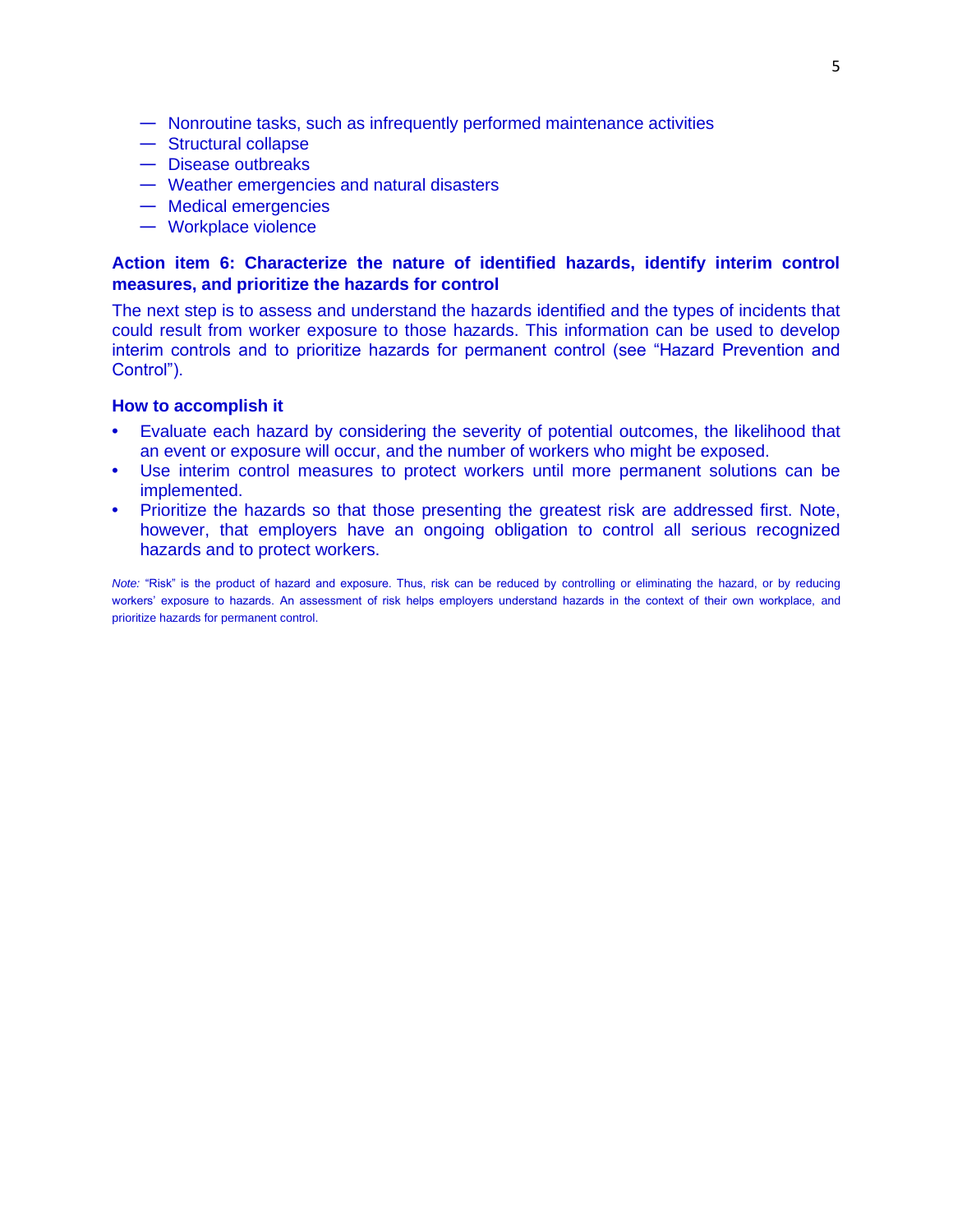# **HAZARD PREVENTION AND CONTROL**

**EFFECTIVE CONTROLS protect workers from** workplace hazards; help avoid injuries, illnesses, and incidents; minimize or eliminate safety and health risks; and help employers provide workers with safe and healthful working conditions. The processes described in this section will help employers prevent and control hazards identified in the previous section.



**TO EFFECTIVELY CONTROL** and prevent hazards, employers should:

- **•** Involve workers, who often have the best understanding of the conditions that create hazards and insights into how they can be controlled.
- **•** Identify and evaluate options for controlling hazards, using a "hierarchy of controls."
- **•** Use a hazard control plan to guide the selection and implementation of controls, and implement controls according to the plan.
- **•** Develop plans with measures to protect workers during emergencies and nonroutine activities.
- **•** Evaluate the effectiveness of existing controls to determine whether they continue to provide protection, or whether different controls may be more effective. Review new technologies for their potential to be more protective, more reliable, or less costly.

### **Action item 1: Identify control options**

A wealth of information exists to help employers investigate options for controlling identified hazards. Before selecting any control options, it is essential to solicit workers' input on their feasibility and effectiveness.

- **•** Review sources such as OSHA standards and guidance, industry consensus standards, NIOSH publications, manufacturers' literature, and engineering reports to identify potential control measures. Keep current on relevant information from trade or professional associations.
- **•** Investigate control measures used in other workplaces and determine whether they would be effective at your workplace.
- **•** Get input from workers who may be able to suggest and evaluate solutions based on their knowledge of the facility, equipment, and work processes.
- **•** For complex hazards, consult with safety and health experts, including OSHA's On-site Consultation Program.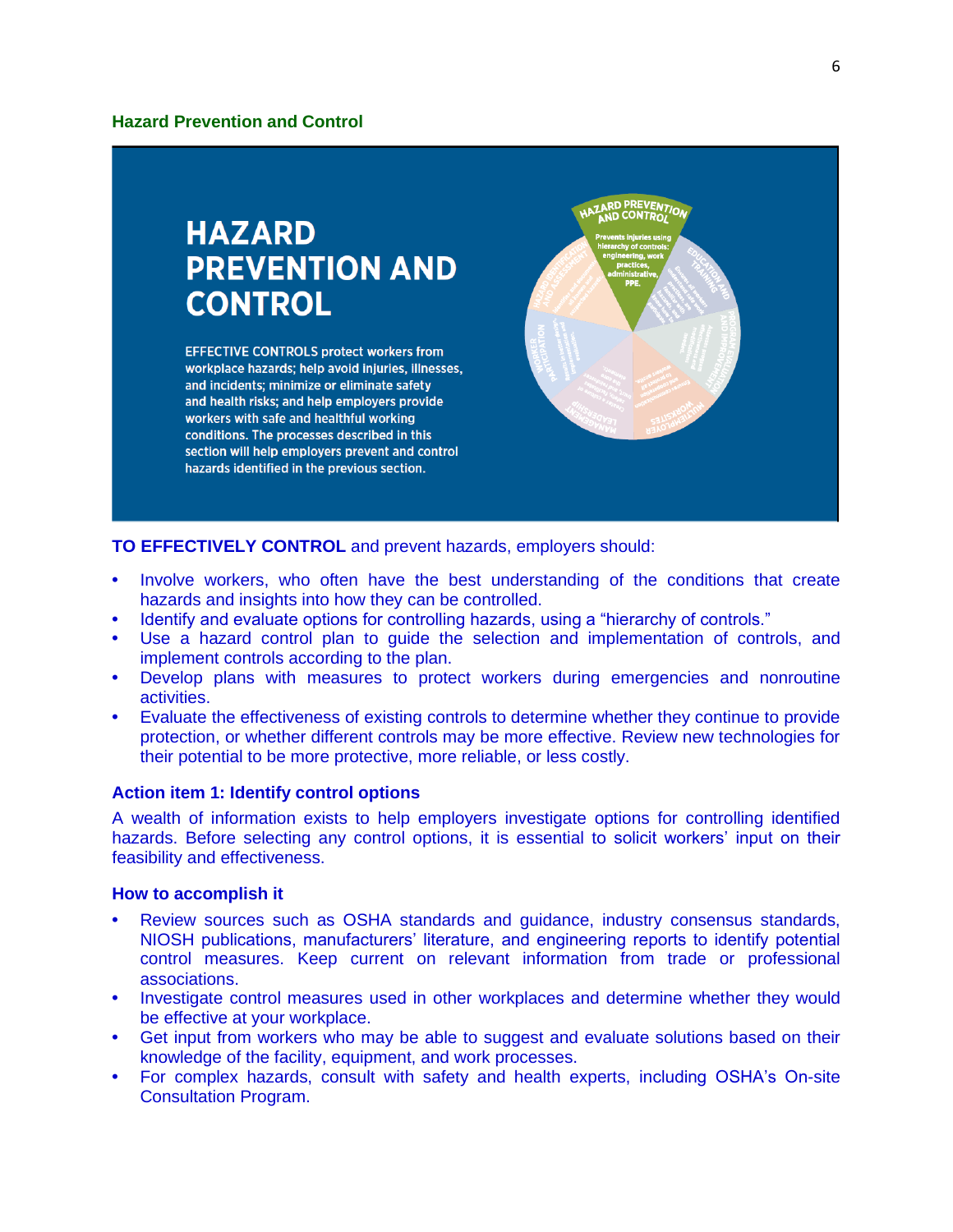# **Action item 2: Select controls**

Employers should select the controls that are the most feasible, effective, and permanent.

#### **How to accomplish it**

- **•** Eliminate or control all serious hazards (hazards that are causing or are likely to cause death or serious physical harm) immediately.
- **•** Use interim controls while you develop and implement longer-term solutions.
- **•** Select controls according to a hierarchy that emphasizes engineering solutions (including elimination or substitution) first, followed by safe work practices, administrative controls, and finally PPE.
- **•** Avoid selecting controls that may directly or indirectly introduce new hazards. Examples include exhausting contaminated air into occupied work spaces or using hearing protection that makes it difficult to hear backup alarms.
- **•** Review and discuss control options with workers to ensure that controls are feasible and effective.
- **•** Use a combination of control options when no single method fully protects workers.



*Note:* Whenever possible, select equipment, machinery, and materials that are inherently safer based on the application of "Prevention through Design" (PtD) principles. Apply PtD when making your own facility, equipment, or product design decisions. For more information, see the link to the NIOSH PtD initiative on the recommended practices Web page.

### **Action item 3: Develop and update a hazard control plan**

A hazard control plan describes how the selected controls will be implemented. An effective plan will address serious hazards first. Interim controls may be necessary, but the overall goal is to ensure effective long-term control of hazards. It is important to track progress toward completing the control plan, and periodically (at least annually and when conditions, processes, or equipment change) verify that controls remain effective.

- **•** List the hazards needing controls in order of priority
- **•** Assign responsibility for installing or implementing the controls to a specific person or persons with the power or ability to implement the controls.
- **•** Establish a target completion date.
- **•** Plan how you will track progress toward completion.
- **•** Plan how you will verify the effectiveness of controls after they are installed or implemented.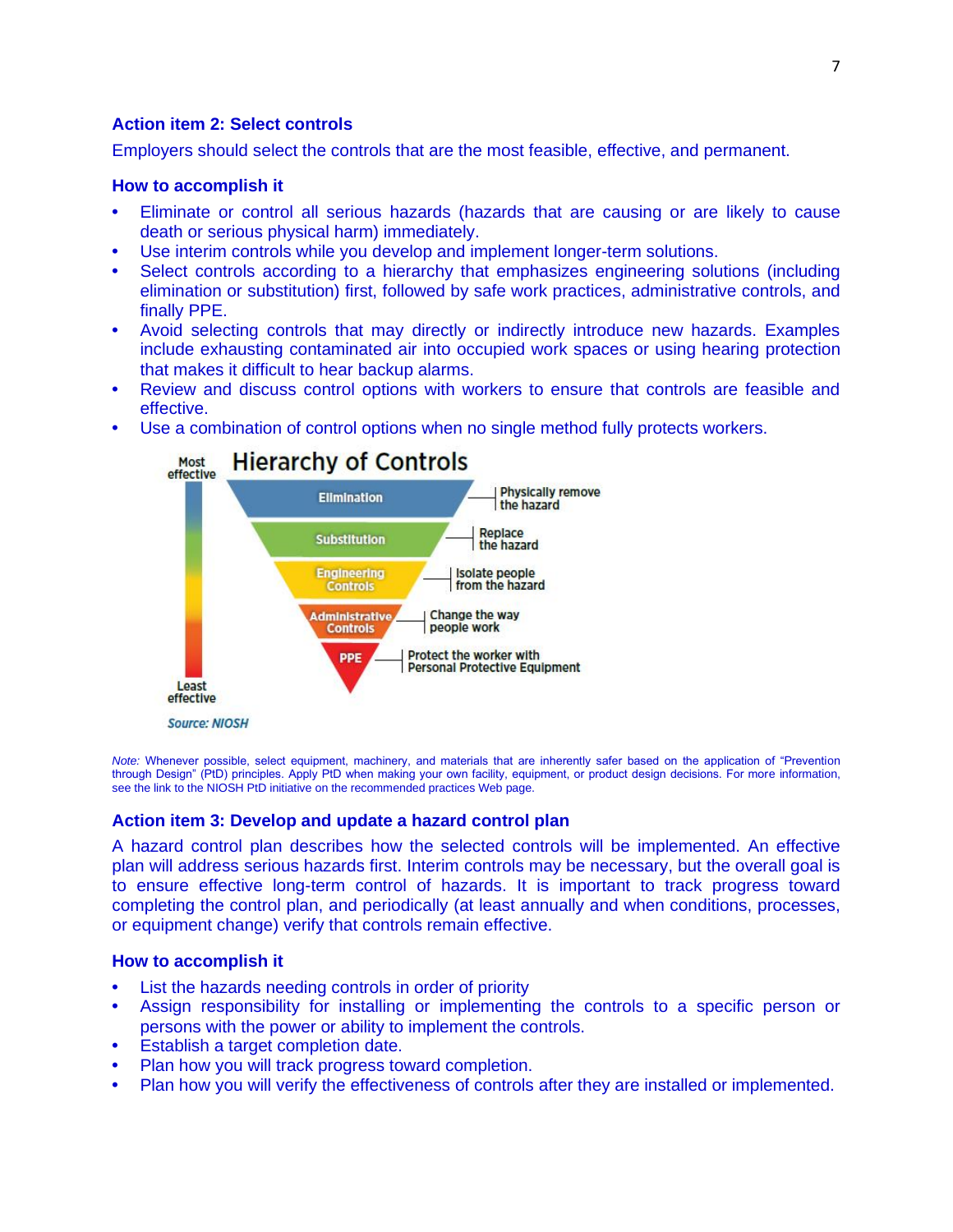# **Action item 4: Select controls to protect workers during nonroutine operations and emergencies**

The hazard control plan should include provisions to protect workers during nonroutine operations and foreseeable emergencies. Depending on the workplace, these could include fires, explosions, chemical releases, hazardous material spills, unplanned equipment shutdowns, infrequent maintenance activities, natural and weather disasters, workplace violence, terrorist or criminal attacks, disease outbreaks (e.g., pandemic influenza), or medical emergencies. Nonroutine tasks, or tasks workers don't normally do, should be approached with particular caution. Prior to initiating such work, review JSAs/JHAs with any workers involved and notify others about the nature of the work, work schedule, and any necessary precautions.

#### **How to accomplish it**

- **•** Develop procedures to control hazards that may arise during nonroutine operations (e.g., removing machine guarding during maintenance and repair).
- **•** Develop or modify plans to control hazards that may arise in emergency situations.
- **•** Procure any equipment needed to control emergency-related hazards.
- **•** Assign responsibilities for implementing the emergency plan.
- **•** Conduct emergency drills to ensure that procedures and equipment provide adequate protection during emergency situations.

*Note:* Depending on your location, type of business, and materials stored or used on site, authorities including local fire and emergency response departments, state agencies, the U.S. Environmental Protection Agency, the Department of Homeland Security, and OSHA may have additional requirements for emergency plans. Ensure that your procedures comply with these requirements.

#### **Action item 5: Implement selected controls in the workplace**

Once hazard prevention and control measures have been identified, they should be implemented according to the hazard control plan.

#### **How to accomplish it**

- **•** Implement hazard control measures according to the priorities established in the hazard control plan.
- **•** When resources are limited, implement measures on a "worst-first" basis, according to the hazard ranking priorities (risk) established during hazard identification and assessment. (Note, however, that regardless of limited resources, employers have an obligation to protect workers from recognized, serious hazards.)
- **•** Promptly implement any measures that are easy and inexpensive—such as general housekeeping, removal of obvious tripping hazards such as electrical cords, and basic lighting—regardless of the level of hazard they involve.

#### **Action item 6: Follow up to confirm that controls are effective**

To ensure that control measures are and remain effective, employers should track progress in implementing controls, inspect and evaluate controls once they are installed, and follow routine preventive maintenance practices.

- **•** Track progress and verify implementation by asking the following questions:
	- Have all control measures been implemented according to the hazard control plan?
	- Have engineering controls been properly installed and tested?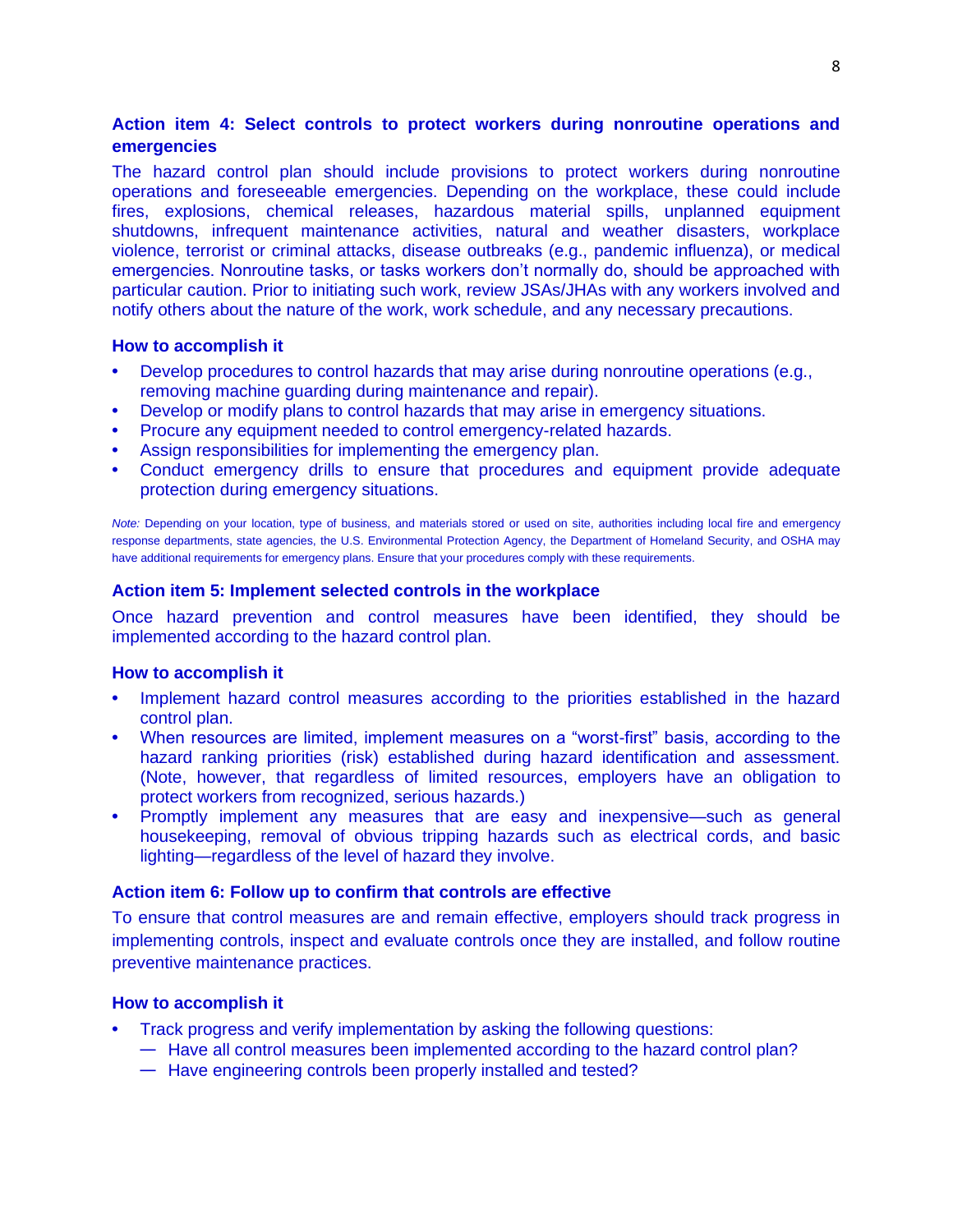- Have workers been appropriately trained so that they understand the controls, including how to operate engineering controls, safe work practices, and PPE use requirements?
- Are controls being used correctly and consistently?
- **•** Conduct regular inspections (and industrial hygiene monitoring, if indicated) to confirm that engineering controls are operating as designed.
- **•** Evaluate control measures to determine if they are effective or need to be modified. Involve workers in the evaluation of the controls. If controls are not effective, identify, select, and implement further control measures that will provide adequate protection.
- **•** Confirm that work practices, administrative
- **•** controls, and PPE use policies are being followed.
- **•** Conduct routine preventive maintenance of equipment, facilities, and controls to help prevent incidents due to equipment failure.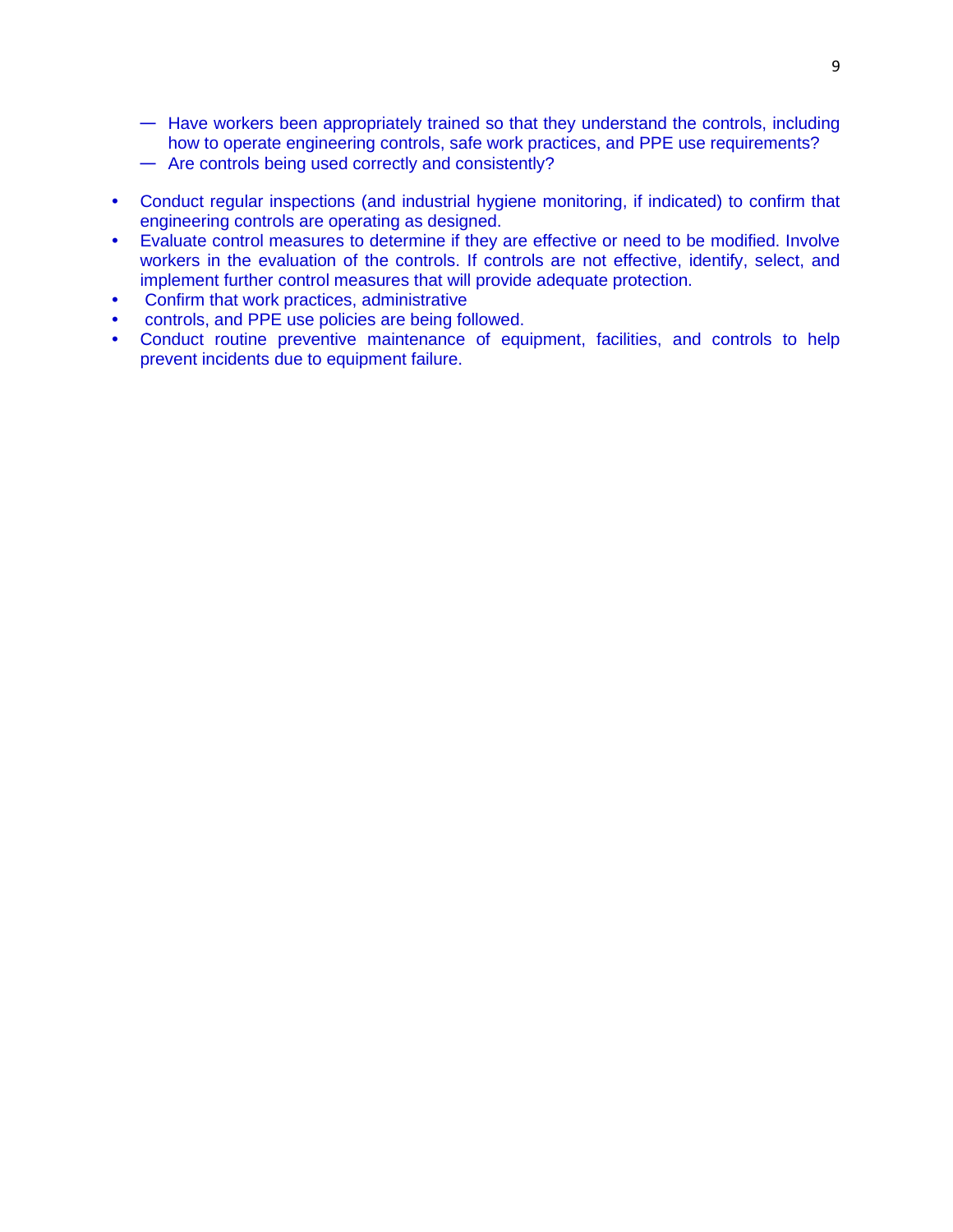# **Education and Training**



**EDUCATION AND TRAINING** provides employers, managers, supervisors, and workers with:

- **•** Knowledge and skills needed to do their work safely and avoid creating hazards that could place themselves or others at risk.
- **•** Awareness and understanding of workplace hazards and how to identify, report, and control them.
- **•** Specialized training, when their work involves unique hazards.

Additional training may be needed depending on the roles assigned in the program. For example, employers, managers, and supervisors may need specific training to ensure that they can fulfill their roles in providing leadership, direction, and resources for the safety and health program. Workers assigned specific roles in the program (e.g., incident investigation team members) may need training to ensure their full participation in those functions.

Effective training and education can be provided outside a formal classroom setting. Peer-topeer training, on-the-job training, and worksite demonstrations can be effective in conveying safety concepts, ensuring understanding of hazards and their controls, and promoting good work practices.

### **Action item 1: Provide program awareness training**

Managers, supervisors, and workers all need to understand the program's structure, plans, and procedures. Having this knowledge ensures that everyone can fully participate in developing, implementing, and improving the program.

- **•** Provide training to all managers; supervisors; workers; and contractor, subcontractor, and temporary agency workers on:
	- Safety and health policies, goals, and procedures
	- Functions of the safety and health program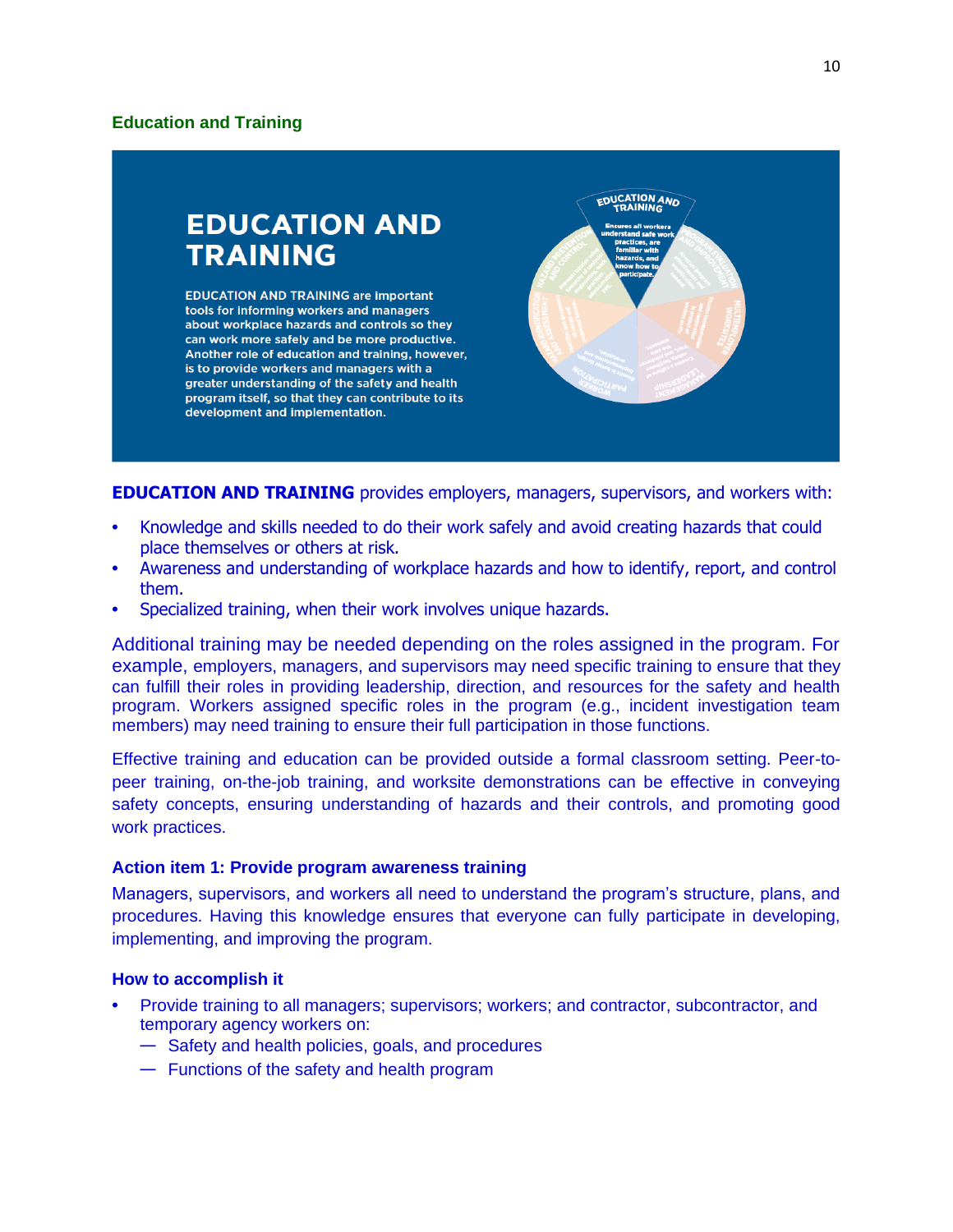- Whom to contact with questions or concerns about the program (including contact information)
- How to report hazards, injuries, illnesses, and close calls/near misses
- What to do in an emergency
- The employer's responsibilities under the program
- Workers' rights under the OSH Act
- **•** Provide information on the safety and health hazards of the workplace and the controls for those hazards.
- **•** Ensure that training is provided in the language(s) and at a literacy level that all workers can understand.
- **•** Emphasize that the program can only work when everyone is involved and feels comfortable discussing concerns; making suggestions; and reporting injuries, incidents, and hazards.
- **•** Confirm, as part of the training, that all workers have the right to report injuries, incidents, hazards, and concerns and to fully participate in the program without fear of retaliation.

# **Action item 2: Train employers, managers, and supervisors on their roles in the program**

Employers, managers, and supervisors are responsible for workers' safety, yet sometimes have little training on safety-related concepts and techniques. They might benefit from specific training that allows them to fulfill their leadership roles in the program.

### **How to accomplish it**

- **•** Reinforce employers, managers, and supervisors' knowledge of their responsibilities under the OSH Act and the workers' rights guaranteed by the Act.
- **•** Train employers, managers, and supervisors on procedures for responding to workers' reports of injuries, illnesses, and incidents, including ways to avoid discouraging reporting
- **•** Instruct employers, managers, and supervisors on fundamental concepts and techniques for recognizing hazards and methods of controlling them, including the hierarchy of controls (see "Hazard Prevention and Control").
- **•** Instruct employers, managers, and supervisors on incident investigation techniques, including root cause analysis.

# **Action item 3: Train workers on their specific roles in the safety and health program**

Additional training may be needed to ensure that workers can incorporate any assigned safety and health responsibilities into their daily routines and activities.

- **•** Instruct workers on how to report injuries, illnesses, incidents, and concerns. If a computerized reporting system is used, ensure that all employees have the basic computer skills and computer access sufficient to submit an effective report.
- **•** Instruct workers assigned specific roles within the safety and health program on how they should carry out those responsibilities, including:
	- Hazard recognition and controls (see Action item 4)
	- Participation in incident investigations
	- Program evaluation and improvement
- **•** Provide opportunities for workers to ask questions and provide feedback during and after the training.